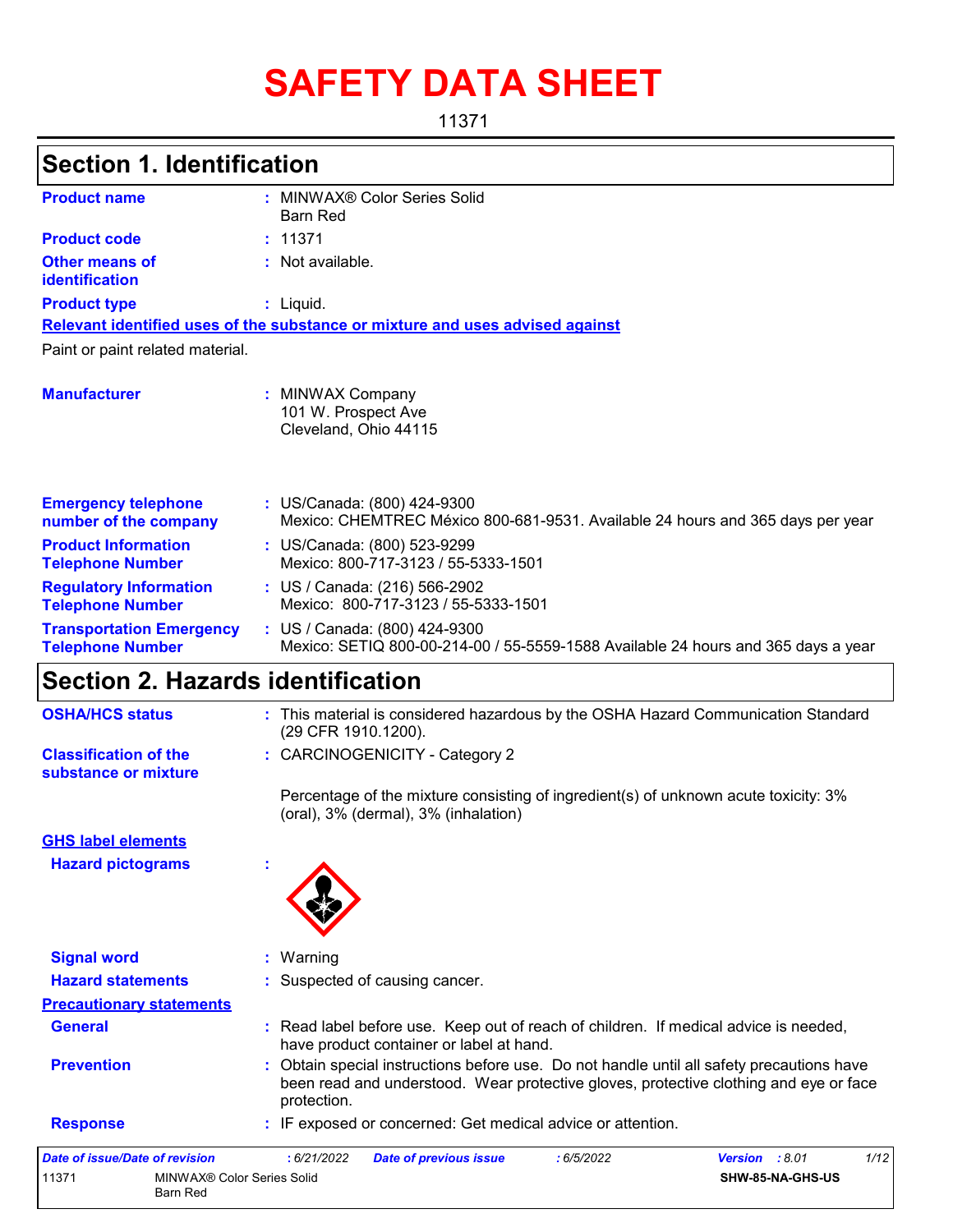# **Section 2. Hazards identification**

| <b>Storage</b>                             | : Store locked up.                                                                                                                              |
|--------------------------------------------|-------------------------------------------------------------------------------------------------------------------------------------------------|
| <b>Disposal</b>                            | : Dispose of contents and container in accordance with all local, regional, national and<br>international regulations.                          |
| <b>Supplemental label</b><br>elements      | WARNING: This product contains chemicals known to the State of California to cause<br>cancer and birth defects or other reproductive harm.      |
|                                            | Please refer to the SDS for additional information. Keep out of reach of children. Do not<br>transfer contents to other containers for storage. |
| <b>Hazards not otherwise</b><br>classified | : None known.                                                                                                                                   |

# **Section 3. Composition/information on ingredients**

| Substance/mixture     | : Mixture        |
|-----------------------|------------------|
| <b>Other means of</b> | : Not available. |
| <i>identification</i> |                  |

#### **CAS number/other identifiers**

| <b>Ingredient name</b>          | % by weight | <b>CAS number</b> |
|---------------------------------|-------------|-------------------|
| Propylene Glycol                | l≤10        | 57-55-6           |
| Nonylphenoxypoly(ethoxy)ethanol | l≤3         | 9016-45-9         |
| Titanium Dioxide                | ^≥ı         | 13463-67-7        |

Any concentration shown as a range is to protect confidentiality or is due to batch variation.

**There are no additional ingredients present which, within the current knowledge of the supplier and in the concentrations applicable, are classified and hence require reporting in this section.**

**Occupational exposure limits, if available, are listed in Section 8.**

## **Section 4. First aid measures**

| <b>Description of necessary first aid measures</b> |                                                                                                                                                                                                                                                                                                                                                                                                                                                                                                                                                                                                                                                                                   |
|----------------------------------------------------|-----------------------------------------------------------------------------------------------------------------------------------------------------------------------------------------------------------------------------------------------------------------------------------------------------------------------------------------------------------------------------------------------------------------------------------------------------------------------------------------------------------------------------------------------------------------------------------------------------------------------------------------------------------------------------------|
| Eye contact                                        | : Immediately flush eyes with plenty of water, occasionally lifting the upper and lower<br>eyelids. Check for and remove any contact lenses. Continue to rinse for at least 10<br>minutes. Get medical attention.                                                                                                                                                                                                                                                                                                                                                                                                                                                                 |
| <b>Inhalation</b>                                  | : Remove victim to fresh air and keep at rest in a position comfortable for breathing. If<br>not breathing, if breathing is irregular or if respiratory arrest occurs, provide artificial<br>respiration or oxygen by trained personnel. It may be dangerous to the person providing<br>aid to give mouth-to-mouth resuscitation. Get medical attention. If unconscious, place<br>in recovery position and get medical attention immediately. Maintain an open airway.<br>Loosen tight clothing such as a collar, tie, belt or waistband.                                                                                                                                         |
| <b>Skin contact</b>                                | : Flush contaminated skin with plenty of water. Remove contaminated clothing and<br>shoes. Continue to rinse for at least 10 minutes. Get medical attention. Wash clothing<br>before reuse. Clean shoes thoroughly before reuse.                                                                                                                                                                                                                                                                                                                                                                                                                                                  |
| <b>Ingestion</b>                                   | : Wash out mouth with water. Remove dentures if any. If material has been swallowed<br>and the exposed person is conscious, give small quantities of water to drink. Stop if the<br>exposed person feels sick as vomiting may be dangerous. Do not induce vomiting<br>unless directed to do so by medical personnel. If vomiting occurs, the head should be<br>kept low so that vomit does not enter the lungs. Get medical attention. Never give<br>anything by mouth to an unconscious person. If unconscious, place in recovery position<br>and get medical attention immediately. Maintain an open airway. Loosen tight clothing<br>such as a collar, tie, belt or waistband. |

### **Most important symptoms/effects, acute and delayed**

Barn Red

| <b>Eve contact</b> | <b>Potential acute health effects</b> |             | : No known significant effects or critical hazards. |            |                       |                  |      |
|--------------------|---------------------------------------|-------------|-----------------------------------------------------|------------|-----------------------|------------------|------|
|                    | Date of issue/Date of revision        | : 6/21/2022 | <b>Date of previous issue</b>                       | : 6/5/2022 | <b>Version</b> : 8.01 |                  | 2/12 |
| 11371              | MINWAX® Color Series Solid            |             |                                                     |            |                       | SHW-85-NA-GHS-US |      |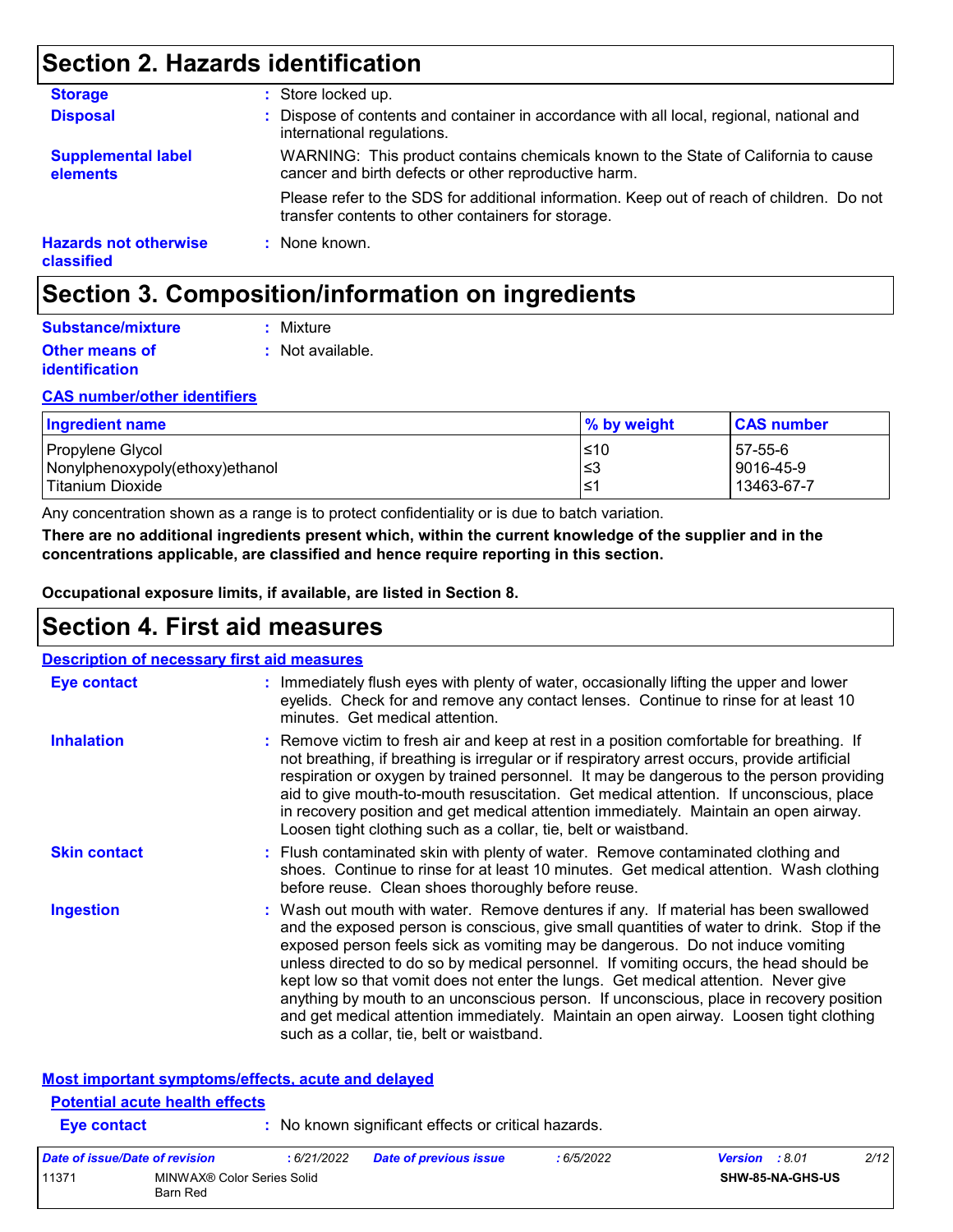# **Section 4. First aid measures**

| <b>Inhalation</b>                   | : No known significant effects or critical hazards.                                                                                                                           |
|-------------------------------------|-------------------------------------------------------------------------------------------------------------------------------------------------------------------------------|
| <b>Skin contact</b>                 | : No known significant effects or critical hazards.                                                                                                                           |
| <b>Ingestion</b>                    | : No known significant effects or critical hazards.                                                                                                                           |
| <b>Over-exposure signs/symptoms</b> |                                                                                                                                                                               |
| Eye contact                         | : No specific data.                                                                                                                                                           |
| <b>Inhalation</b>                   | : No specific data.                                                                                                                                                           |
| <b>Skin contact</b>                 | $:$ No specific data.                                                                                                                                                         |
| <b>Ingestion</b>                    | $\therefore$ No specific data.                                                                                                                                                |
|                                     | Indication of immediate medical attention and special treatment needed, if necessary                                                                                          |
| <b>Notes to physician</b>           | : Treat symptomatically. Contact poison treatment specialist immediately if large<br>quantities have been ingested or inhaled.                                                |
| <b>Specific treatments</b>          | : No specific treatment.                                                                                                                                                      |
| <b>Protection of first-aiders</b>   | : No action shall be taken involving any personal risk or without suitable training. It may<br>be dangerous to the person providing aid to give mouth-to-mouth resuscitation. |
|                                     |                                                                                                                                                                               |

### **See toxicological information (Section 11)**

# **Section 5. Fire-fighting measures**

| <b>Extinguishing media</b>                               |                                                                                                                                                                                                     |
|----------------------------------------------------------|-----------------------------------------------------------------------------------------------------------------------------------------------------------------------------------------------------|
| <b>Suitable extinguishing</b><br>media                   | : Use an extinguishing agent suitable for the surrounding fire.                                                                                                                                     |
| <b>Unsuitable extinguishing</b><br>media                 | : None known.                                                                                                                                                                                       |
| <b>Specific hazards arising</b><br>from the chemical     | : In a fire or if heated, a pressure increase will occur and the container may burst.                                                                                                               |
| <b>Hazardous thermal</b><br>decomposition products       | Decomposition products may include the following materials:<br>carbon dioxide<br>carbon monoxide                                                                                                    |
| <b>Special protective actions</b><br>for fire-fighters   | : Promptly isolate the scene by removing all persons from the vicinity of the incident if<br>there is a fire. No action shall be taken involving any personal risk or without suitable<br>training. |
| <b>Special protective</b><br>equipment for fire-fighters | : Fire-fighters should wear appropriate protective equipment and self-contained breathing<br>apparatus (SCBA) with a full face-piece operated in positive pressure mode.                            |

# **Section 6. Accidental release measures**

|                                | Personal precautions, protective equipment and emergency procedures                                                                                                                                                                                                                                                                                                                                              |
|--------------------------------|------------------------------------------------------------------------------------------------------------------------------------------------------------------------------------------------------------------------------------------------------------------------------------------------------------------------------------------------------------------------------------------------------------------|
| For non-emergency<br>personnel | : No action shall be taken involving any personal risk or without suitable training.<br>Evacuate surrounding areas. Keep unnecessary and unprotected personnel from<br>entering. Do not touch or walk through spilled material. Avoid breathing vapor or mist.<br>Provide adequate ventilation. Wear appropriate respirator when ventilation is<br>inadequate. Put on appropriate personal protective equipment. |
|                                | For emergency responders : If specialized clothing is required to deal with the spillage, take note of any information in<br>Section 8 on suitable and unsuitable materials. See also the information in "For non-<br>emergency personnel".                                                                                                                                                                      |

#### **Environmental precautions :**

| Date of issue/Date of revision |                                        | : 6/21/2022 | <b>Date of previous issue</b> | : 6/5/2022 | 3/12<br><b>Version</b> : 8.01 |
|--------------------------------|----------------------------------------|-------------|-------------------------------|------------|-------------------------------|
| 11371                          | MINWAX® Color Series Solid<br>Barn Red |             |                               |            | <b>SHW-85-NA-GHS-US</b>       |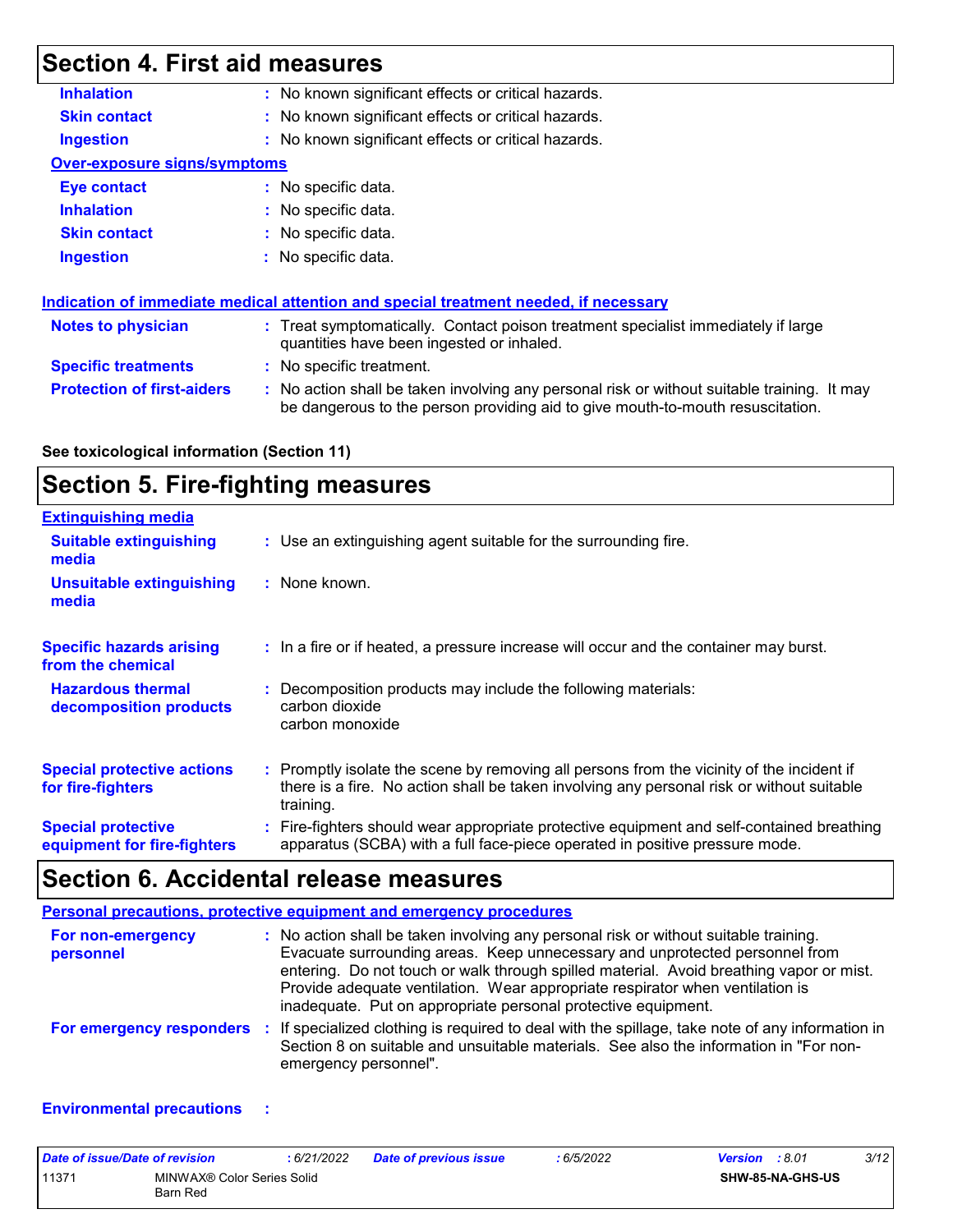### **Section 6. Accidental release measures**

Avoid dispersal of spilled material and runoff and contact with soil, waterways, drains and sewers. Inform the relevant authorities if the product has caused environmental pollution (sewers, waterways, soil or air).

#### **Methods and materials for containment and cleaning up**

| <b>Small spill</b> | : Stop leak if without risk. Move containers from spill area. Dilute with water and mop up<br>if water-soluble. Alternatively, or if water-insoluble, absorb with an inert dry material and<br>place in an appropriate waste disposal container. Dispose of via a licensed waste<br>disposal contractor.                                                                                                                                                                                                                                                                                                                                                                                                     |
|--------------------|--------------------------------------------------------------------------------------------------------------------------------------------------------------------------------------------------------------------------------------------------------------------------------------------------------------------------------------------------------------------------------------------------------------------------------------------------------------------------------------------------------------------------------------------------------------------------------------------------------------------------------------------------------------------------------------------------------------|
| <b>Large spill</b> | : Stop leak if without risk. Move containers from spill area. Approach release from<br>upwind. Prevent entry into sewers, water courses, basements or confined areas. Wash<br>spillages into an effluent treatment plant or proceed as follows. Contain and collect<br>spillage with non-combustible, absorbent material e.g. sand, earth, vermiculite or<br>diatomaceous earth and place in container for disposal according to local regulations<br>(see Section 13). Dispose of via a licensed waste disposal contractor. Contaminated<br>absorbent material may pose the same hazard as the spilled product. Note: see<br>Section 1 for emergency contact information and Section 13 for waste disposal. |

## **Section 7. Handling and storage**

### **Precautions for safe handling**

| <b>Protective measures</b>                                                       | : Put on appropriate personal protective equipment (see Section 8). Avoid exposure -<br>obtain special instructions before use. Do not handle until all safety precautions have<br>been read and understood. Do not get in eyes or on skin or clothing. Do not ingest.<br>Avoid breathing vapor or mist. If during normal use the material presents a respiratory<br>hazard, use only with adequate ventilation or wear appropriate respirator. Keep in the<br>original container or an approved alternative made from a compatible material, kept<br>tightly closed when not in use. Empty containers retain product residue and can be<br>hazardous. Do not reuse container. |
|----------------------------------------------------------------------------------|--------------------------------------------------------------------------------------------------------------------------------------------------------------------------------------------------------------------------------------------------------------------------------------------------------------------------------------------------------------------------------------------------------------------------------------------------------------------------------------------------------------------------------------------------------------------------------------------------------------------------------------------------------------------------------|
| <b>Advice on general</b><br>occupational hygiene                                 | : Eating, drinking and smoking should be prohibited in areas where this material is<br>handled, stored and processed. Workers should wash hands and face before eating,<br>drinking and smoking. Remove contaminated clothing and protective equipment before<br>entering eating areas. See also Section 8 for additional information on hygiene<br>measures.                                                                                                                                                                                                                                                                                                                  |
| <b>Conditions for safe storage,</b><br>including any<br><b>incompatibilities</b> | : Store in accordance with local regulations. Store in original container protected from<br>direct sunlight in a dry, cool and well-ventilated area, away from incompatible materials<br>(see Section 10) and food and drink. Store locked up. Keep container tightly closed<br>and sealed until ready for use. Containers that have been opened must be carefully<br>resealed and kept upright to prevent leakage. Do not store in unlabeled containers.<br>Use appropriate containment to avoid environmental contamination. See Section 10 for<br>incompatible materials before handling or use.                                                                            |

### **Section 8. Exposure controls/personal protection**

#### **Control parameters**

**Occupational exposure limits (OSHA United States)**

| <b>Ingredient name</b>                              | CAS#                    | <b>Exposure limits</b>                                                                                                                                                        |
|-----------------------------------------------------|-------------------------|-------------------------------------------------------------------------------------------------------------------------------------------------------------------------------|
| Propylene Glycol                                    | 57-55-6                 | OARS WEEL (United States, 1/2021).<br>TWA: $10 \text{ mg/m}^3$ 8 hours.                                                                                                       |
| Nonylphenoxypoly(ethoxy)ethanol<br>Titanium Dioxide | 9016-45-9<br>13463-67-7 | None.<br>ACGIH TLV (United States, 1/2021).<br>TWA: 10 mg/m <sup>3</sup> 8 hours.<br>OSHA PEL (United States, 5/2018).<br>TWA: 15 mg/m <sup>3</sup> 8 hours. Form: Total dust |

| Date of issue/Date of revision |                                        | : 6/21/2022 | Date of previous issue | : 6/5/2022 | <b>Version</b> : 8.01 |                         | 4/12 |
|--------------------------------|----------------------------------------|-------------|------------------------|------------|-----------------------|-------------------------|------|
| 11371                          | MINWAX® Color Series Solid<br>Barn Red |             |                        |            |                       | <b>SHW-85-NA-GHS-US</b> |      |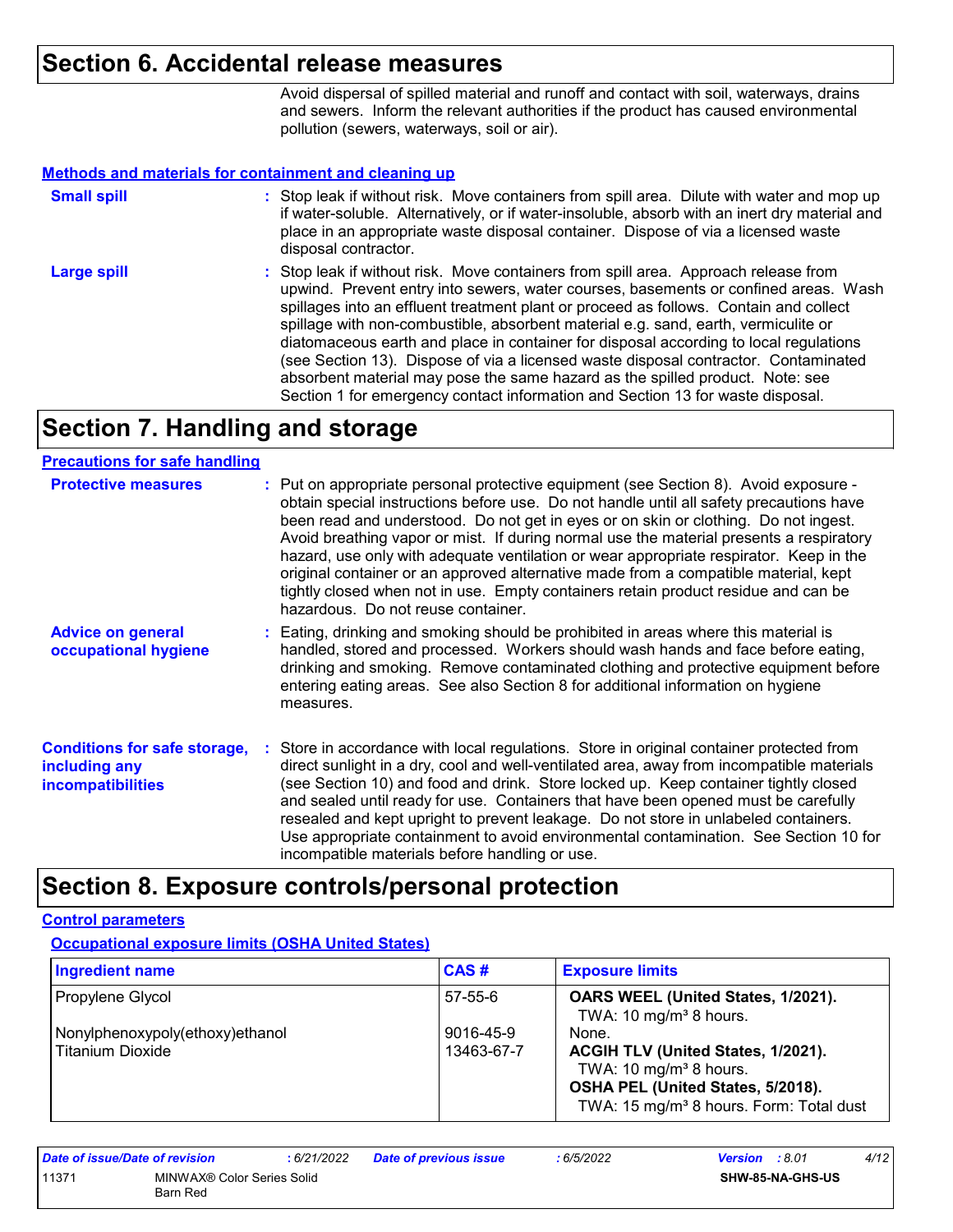# **Section 8. Exposure controls/personal protection**

### **Occupational exposure limits (Canada)**

| <b>Ingredient name</b> | CAS#       | <b>Exposure limits</b>                                                                                                                                                                                                                                                                                                                                                                                                                                                                                                                                                                                       |
|------------------------|------------|--------------------------------------------------------------------------------------------------------------------------------------------------------------------------------------------------------------------------------------------------------------------------------------------------------------------------------------------------------------------------------------------------------------------------------------------------------------------------------------------------------------------------------------------------------------------------------------------------------------|
| Titanium dioxide       | 13463-67-7 | <b>CA British Columbia Provincial (Canada,</b><br>$6/2021$ ).<br>TWA: 10 mg/m <sup>3</sup> 8 hours. Form: Total dust<br>TWA: 3 mg/m <sup>3</sup> 8 hours. Form: respirable<br>fraction<br>CA Quebec Provincial (Canada, 6/2021).<br>TWAEV: 10 mg/m <sup>3</sup> 8 hours. Form: Total dust.<br>CA Alberta Provincial (Canada, 6/2018).<br>8 hrs OEL: 10 mg/m <sup>3</sup> 8 hours.<br>CA Ontario Provincial (Canada, 6/2019).<br>TWA: 10 mg/m <sup>3</sup> 8 hours.<br><b>CA Saskatchewan Provincial (Canada,</b><br>7/2013).<br>STEL: 20 mg/m <sup>3</sup> 15 minutes.<br>TWA: 10 mg/m <sup>3</sup> 8 hours. |

### **Occupational exposure limits (Mexico)**

|       | CAS# | <b>Exposure limits</b> |
|-------|------|------------------------|
| None. |      |                        |

| <b>Appropriate engineering</b><br><b>controls</b> | : If user operations generate dust, fumes, gas, vapor or mist, use process enclosures,<br>local exhaust ventilation or other engineering controls to keep worker exposure to<br>airborne contaminants below any recommended or statutory limits.                                                                                                                                                                                                                                                                                                                                                                     |
|---------------------------------------------------|----------------------------------------------------------------------------------------------------------------------------------------------------------------------------------------------------------------------------------------------------------------------------------------------------------------------------------------------------------------------------------------------------------------------------------------------------------------------------------------------------------------------------------------------------------------------------------------------------------------------|
| <b>Environmental exposure</b><br><b>controls</b>  | Emissions from ventilation or work process equipment should be checked to ensure<br>they comply with the requirements of environmental protection legislation. In some<br>cases, fume scrubbers, filters or engineering modifications to the process equipment<br>will be necessary to reduce emissions to acceptable levels.                                                                                                                                                                                                                                                                                        |
| <b>Individual protection measures</b>             |                                                                                                                                                                                                                                                                                                                                                                                                                                                                                                                                                                                                                      |
| <b>Hygiene measures</b>                           | : Wash hands, forearms and face thoroughly after handling chemical products, before<br>eating, smoking and using the lavatory and at the end of the working period.<br>Appropriate techniques should be used to remove potentially contaminated clothing.<br>Wash contaminated clothing before reusing. Ensure that eyewash stations and safety<br>showers are close to the workstation location.                                                                                                                                                                                                                    |
| <b>Eye/face protection</b>                        | : Safety eyewear complying with an approved standard should be used when a risk<br>assessment indicates this is necessary to avoid exposure to liquid splashes, mists,<br>gases or dusts. If contact is possible, the following protection should be worn, unless<br>the assessment indicates a higher degree of protection: safety glasses with side-<br>shields.                                                                                                                                                                                                                                                   |
| <b>Skin protection</b>                            |                                                                                                                                                                                                                                                                                                                                                                                                                                                                                                                                                                                                                      |
| <b>Hand protection</b>                            | Chemical-resistant, impervious gloves complying with an approved standard should be<br>worn at all times when handling chemical products if a risk assessment indicates this is<br>necessary. Considering the parameters specified by the glove manufacturer, check<br>during use that the gloves are still retaining their protective properties. It should be<br>noted that the time to breakthrough for any glove material may be different for different<br>glove manufacturers. In the case of mixtures, consisting of several substances, the<br>protection time of the gloves cannot be accurately estimated. |
| <b>Body protection</b>                            | : Personal protective equipment for the body should be selected based on the task being<br>performed and the risks involved and should be approved by a specialist before<br>handling this product.                                                                                                                                                                                                                                                                                                                                                                                                                  |

| Date of issue/Date of revision |                                        | : 6/21/2022 | <b>Date of previous issue</b> | : 6/5/2022 | <b>Version</b> : 8.01 |                  | 5/12 |
|--------------------------------|----------------------------------------|-------------|-------------------------------|------------|-----------------------|------------------|------|
| 11371                          | MINWAX® Color Series Solid<br>Barn Red |             |                               |            |                       | SHW-85-NA-GHS-US |      |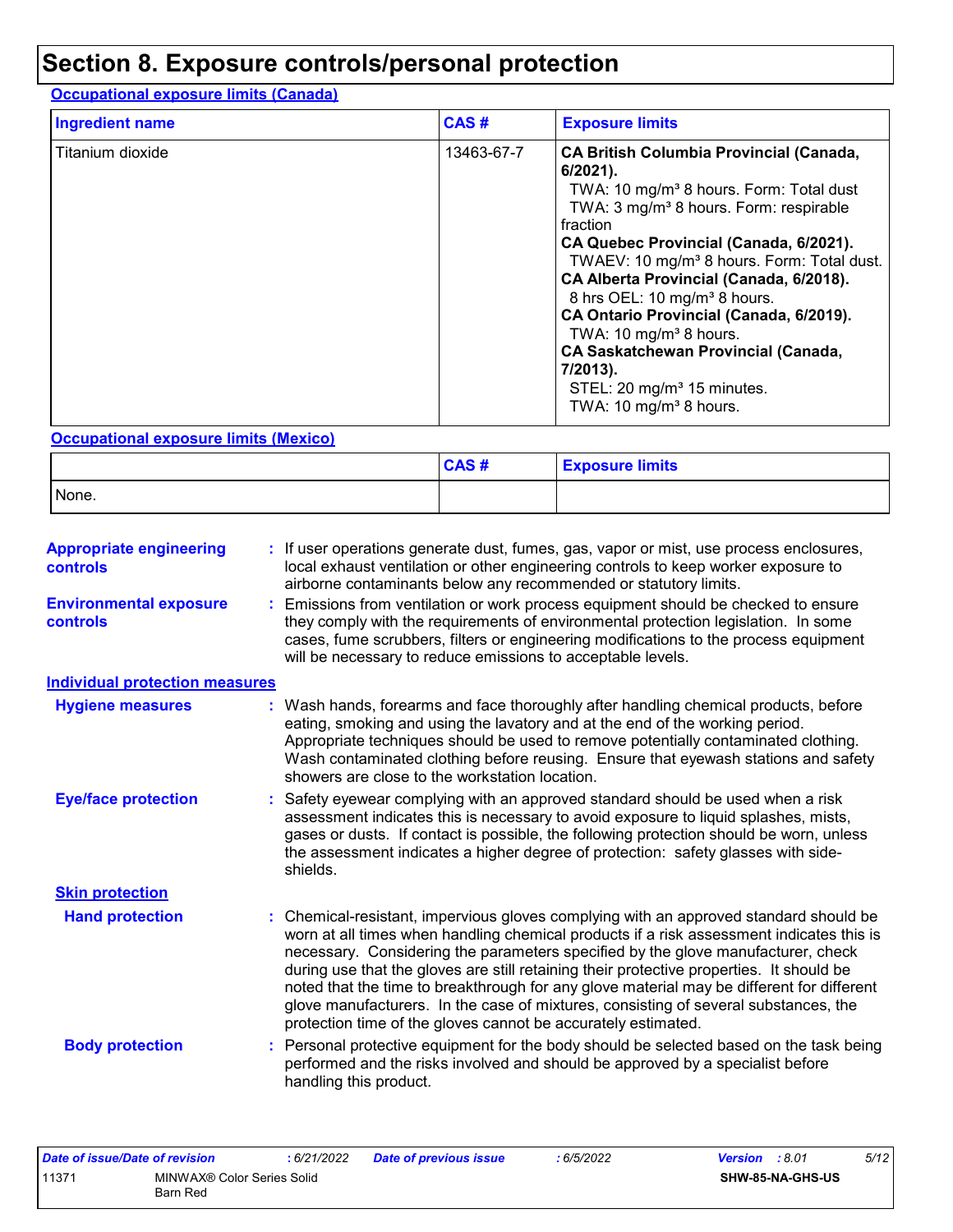# **Section 8. Exposure controls/personal protection**

| <b>Other skin protection</b>  | : Appropriate footwear and any additional skin protection measures should be selected<br>based on the task being performed and the risks involved and should be approved by a<br>specialist before handling this product.                                                           |
|-------------------------------|-------------------------------------------------------------------------------------------------------------------------------------------------------------------------------------------------------------------------------------------------------------------------------------|
| <b>Respiratory protection</b> | : Based on the hazard and potential for exposure, select a respirator that meets the<br>appropriate standard or certification. Respirators must be used according to a<br>respiratory protection program to ensure proper fitting, training, and other important<br>aspects of use. |

# **Section 9. Physical and chemical properties**

The conditions of measurement of all properties are at standard temperature and pressure unless otherwise indicated.

| $:$ Liquid.                                                          |
|----------------------------------------------------------------------|
| : Not available.                                                     |
| : Not available.                                                     |
| : Not available.                                                     |
| : 8.8                                                                |
| $:$ Not available.                                                   |
| : $100^{\circ}$ C (212 $^{\circ}$ F)                                 |
| : Closed cup: Not applicable.                                        |
| $0.09$ (butyl acetate = 1)                                           |
| : Not available.                                                     |
| : Lower: 2.6%<br>Upper: 12.5%                                        |
| : $2.3$ kPa (17.5 mm Hg)                                             |
| : 1 [Air = 1]                                                        |
| : 1.07                                                               |
| : Not available.                                                     |
| : Not applicable.                                                    |
| : Not available.                                                     |
| $:$ Not available.                                                   |
| Kinematic (40°C (104°F)): >20.5 mm <sup>2</sup> /s (>20.5 cSt)<br>t. |
| Not applicable.                                                      |
|                                                                      |
| : $3.233$ kJ/g                                                       |
|                                                                      |

# **Section 10. Stability and reactivity**

| <b>Reactivity</b>                            | : No specific test data related to reactivity available for this product or its ingredients. |
|----------------------------------------------|----------------------------------------------------------------------------------------------|
| <b>Chemical stability</b>                    | : The product is stable.                                                                     |
| <b>Possibility of hazardous</b><br>reactions | : Under normal conditions of storage and use, hazardous reactions will not occur.            |
| <b>Conditions to avoid</b>                   | : No specific data.                                                                          |

| Date of issue/Date of revision |                                               | : 6/21/2022 | <b>Date of previous issue</b> | 6/5/2022 | <b>Version</b> : 8.01 | 6/12 |
|--------------------------------|-----------------------------------------------|-------------|-------------------------------|----------|-----------------------|------|
| 11371                          | MINWAX® Color Series Solid<br><b>Barn Red</b> |             |                               |          | SHW-85-NA-GHS-US      |      |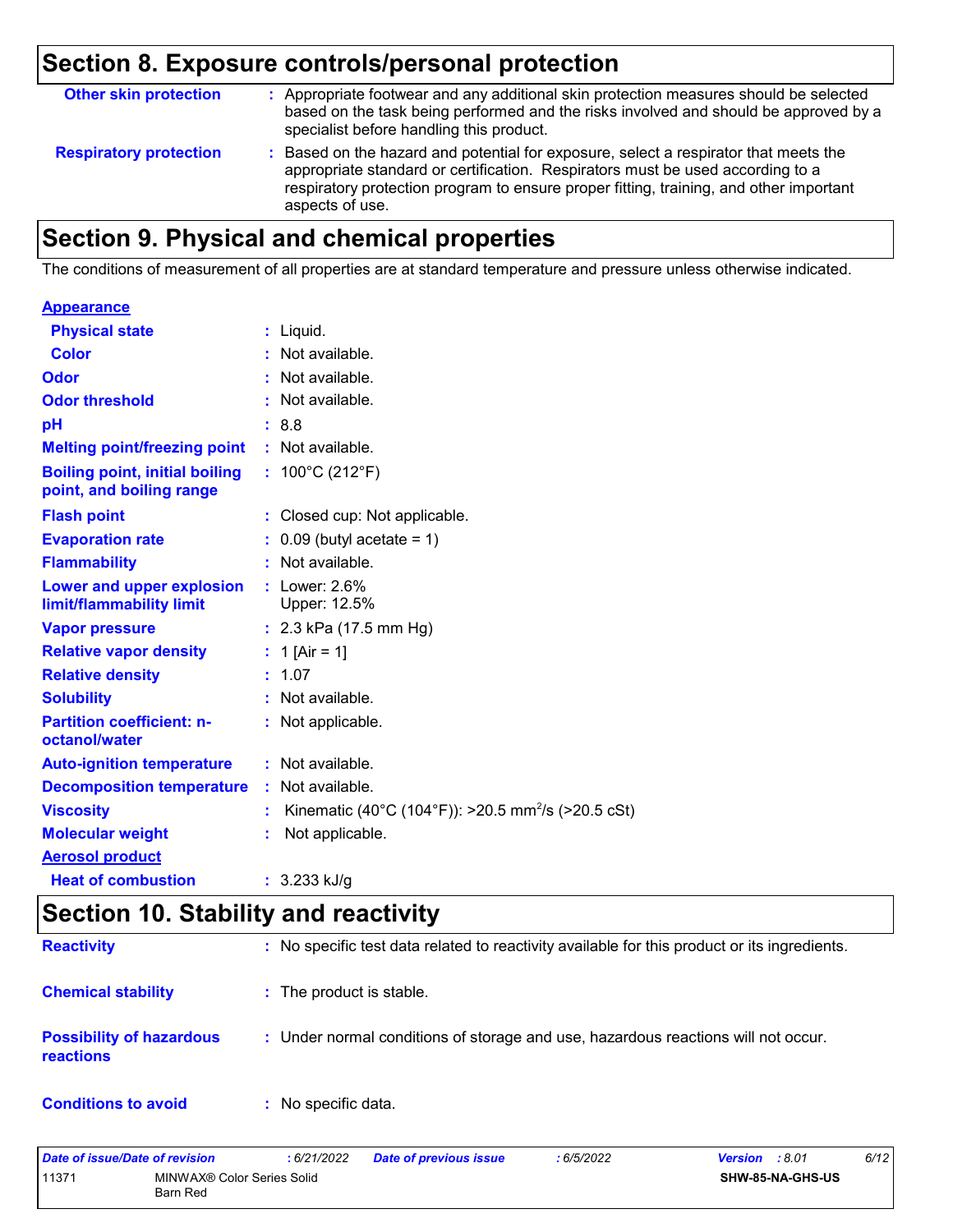# **Section 10. Stability and reactivity**

**Incompatible materials :**

: No specific data.

#### **Hazardous decomposition products**

Under normal conditions of storage and use, hazardous decomposition products should **:** not be produced.

# **Section 11. Toxicological information**

### **Information on toxicological effects**

#### **Acute toxicity**

| <b>Product/ingredient name</b> | Result       | <b>Species</b> | <b>Dose</b> | <u>I Exposure</u> |
|--------------------------------|--------------|----------------|-------------|-------------------|
| Propylene Glycol               | ILD50 Dermal | Rabbit         | 20800 mg/kg |                   |
|                                | ILD50 Oral   | Rat            | 20 g/kg     |                   |

#### **Irritation/Corrosion**

| <b>Product/ingredient name</b>      | <b>Result</b>            | <b>Species</b> | <b>Score</b> | <b>Exposure</b>      | <b>Observation</b> |
|-------------------------------------|--------------------------|----------------|--------------|----------------------|--------------------|
| Propylene Glycol                    | Eyes - Mild irritant     | Rabbit         |              | 24 hours 500         | $\blacksquare$     |
|                                     |                          |                |              | mg                   |                    |
|                                     | Eyes - Mild irritant     | Rabbit         |              | $100 \text{ mg}$     |                    |
|                                     | Skin - Moderate irritant | Child          |              | 96 hours 30<br>% C   |                    |
|                                     | Skin - Mild irritant     | Human          |              | 168 hours<br>500 mg  | $\blacksquare$     |
|                                     | Skin - Moderate irritant | Human          |              | 72 hours 104<br>mg I |                    |
|                                     | Skin - Mild irritant     | Woman          |              | 96 hours 30<br>$\%$  |                    |
| Nonylphenoxypoly(ethoxy)<br>ethanol | Eyes - Severe irritant   | Guinea pig     |              | $20 \,\mathrm{mg}$   |                    |
|                                     | Eyes - Severe irritant   | Mouse          |              | $20 \,\mathrm{mg}$   |                    |
|                                     | Eyes - Severe irritant   | Rabbit         |              | $20 \, mg$           |                    |
|                                     | Skin - Mild irritant     | Human          |              | 72 hours 15          |                    |
|                                     | Skin - Mild irritant     | Rabbit         |              | mg I<br>500 mg       |                    |
| <b>Titanium Dioxide</b>             | Skin - Mild irritant     | Human          |              | 72 hours 300<br>ug l |                    |

### **Sensitization**

Not available.

#### **Mutagenicity**

Not available.

#### **Carcinogenicity**

Not available.

#### **Classification**

| <b>Product/ingredient name</b> | <b>OSHA</b> | <b>IARC</b> |  |
|--------------------------------|-------------|-------------|--|
| <b>Titanium Dioxide</b>        |             | 2B          |  |

#### **Reproductive toxicity**

Not available.

#### **Teratogenicity**

Not available.

#### **Specific target organ toxicity (single exposure)**

|       | Date of issue/Date of revision |                 |  |
|-------|--------------------------------|-----------------|--|
| 11371 |                                | <b>MINIMAY®</b> |  |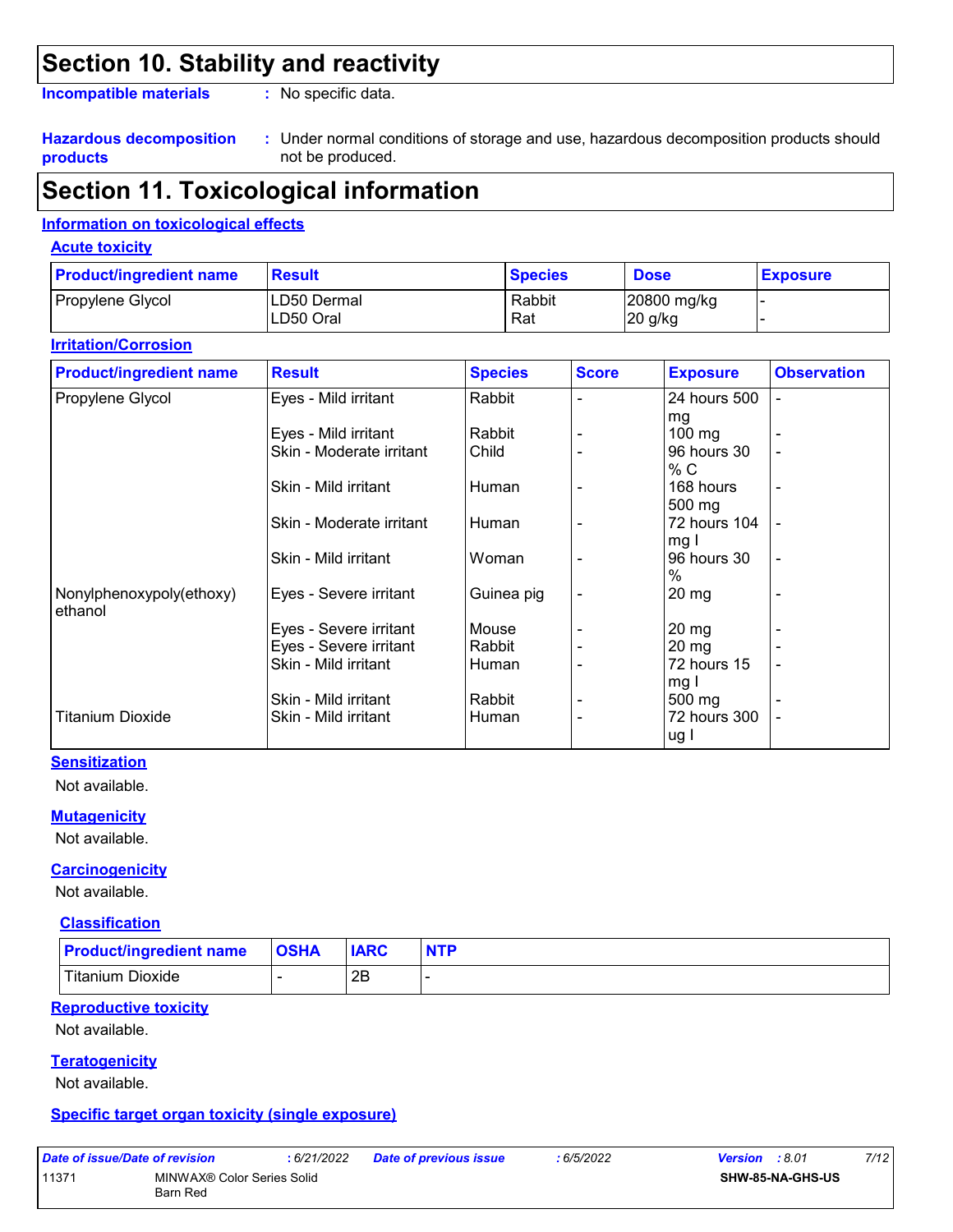# **Section 11. Toxicological information**

Not available.

### **Specific target organ toxicity (repeated exposure)**

Not available.

#### **Aspiration hazard**

Not available.

| Information on the likely             | : Not available.                                    |
|---------------------------------------|-----------------------------------------------------|
| <b>Potential acute health effects</b> |                                                     |
|                                       | : No known significant effects or critical hazards. |
|                                       | : No known significant effects or critical hazards. |
|                                       | : No known significant effects or critical hazards. |
|                                       | : No known significant effects or critical hazards. |
|                                       |                                                     |

|                     | Symptoms related to the physical, chemical and toxicological characteristics |
|---------------------|------------------------------------------------------------------------------|
| Eye contact         | : No specific data.                                                          |
| <b>Inhalation</b>   | : No specific data.                                                          |
| <b>Skin contact</b> | : No specific data.                                                          |
| Ingestion           | : No specific data.                                                          |

|                                                   | Delayed and immediate effects and also chronic effects from short and long term exposure    |
|---------------------------------------------------|---------------------------------------------------------------------------------------------|
| <b>Short term exposure</b>                        |                                                                                             |
| <b>Potential immediate</b><br><b>effects</b>      | $\therefore$ Not available.                                                                 |
| <b>Potential delayed effects</b>                  | : Not available.                                                                            |
| <b>Long term exposure</b>                         |                                                                                             |
| <b>Potential immediate</b><br>effects             | : Not available.                                                                            |
| <b>Potential delayed effects : Not available.</b> |                                                                                             |
| <b>Potential chronic health effects</b>           |                                                                                             |
| Not available.                                    |                                                                                             |
| <b>General</b>                                    | : No known significant effects or critical hazards.                                         |
| <b>Carcinogenicity</b>                            | : Suspected of causing cancer. Risk of cancer depends on duration and level of<br>exposure. |
| <b>Mutagenicity</b>                               | : No known significant effects or critical hazards.                                         |
| <b>Teratogenicity</b>                             | : No known significant effects or critical hazards.                                         |
| <b>Developmental effects</b>                      | : No known significant effects or critical hazards.                                         |
| <b>Fertility effects</b>                          | : No known significant effects or critical hazards.                                         |

### **Numerical measures of toxicity** Not available. **Acute toxicity estimates**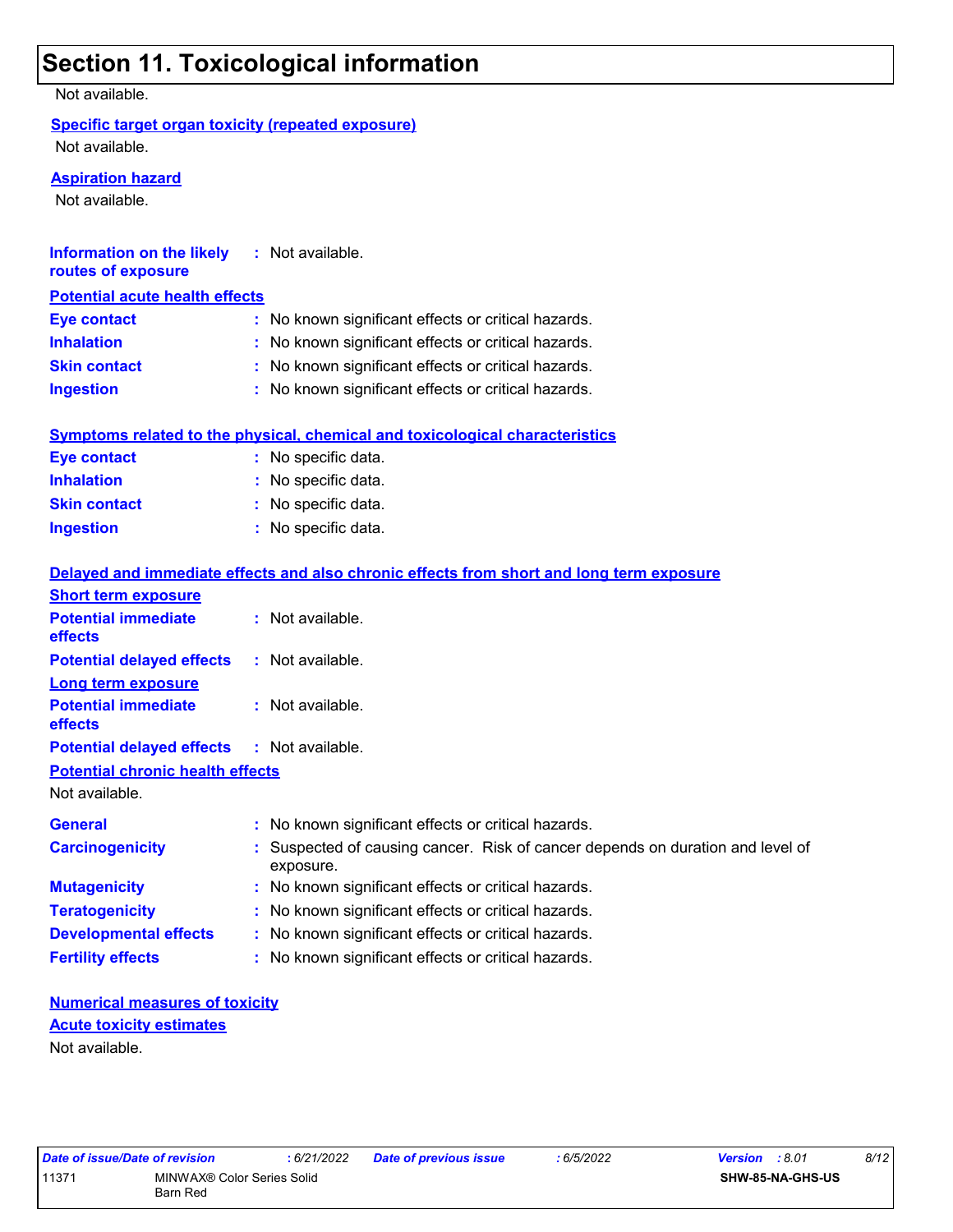# **Section 12. Ecological information**

| <b>Toxicity</b>                     |                                                                                                               |                                                                                            |                                  |
|-------------------------------------|---------------------------------------------------------------------------------------------------------------|--------------------------------------------------------------------------------------------|----------------------------------|
| <b>Product/ingredient name</b>      | <b>Result</b>                                                                                                 | <b>Species</b>                                                                             | <b>Exposure</b>                  |
| Propylene Glycol                    | Acute EC50 >110 ppm Fresh water<br>Acute LC50 1020000 µg/l Fresh water                                        | Daphnia - Daphnia magna<br>Crustaceans - Ceriodaphnia<br>dubia                             | 48 hours<br>48 hours             |
|                                     | Acute LC50 710000 µg/l Fresh water                                                                            | Fish - Pimephales promelas                                                                 | 96 hours                         |
| Nonylphenoxypoly(ethoxy)<br>ethanol | Acute LC50 1.23 mg/l Marine water                                                                             | Crustaceans - Americamysis<br>bahia                                                        | 48 hours                         |
|                                     | Acute LC50 0.148 mg/l Fresh water                                                                             | Daphnia - Daphnia magna -<br>Neonate                                                       | 48 hours                         |
| <b>Titanium Dioxide</b>             | Acute LC50 1300 µg/l Fresh water<br>Chronic NOEC 35 µg/l Fresh water<br>Acute LC50 >1000000 µg/l Marine water | Fish - Lepomis macrochirus<br>Fish - Oryzias latipes - Fry<br>Fish - Fundulus heteroclitus | 96 hours<br>100 days<br>96 hours |

### **Persistence and degradability**

| <b>Product/ingredient name</b> | <b>Aquatic half-life</b> | <b>Photolysis</b> | Biodegradability |
|--------------------------------|--------------------------|-------------------|------------------|
| Propylene Glycol               |                          |                   | Readily          |

### **Bioaccumulative potential**

Not available.

### **Mobility in soil**

**Soil/water partition coefficient (K**<sub>oc</sub>) **:** Not available.

**Other adverse effects** : No known significant effects or critical hazards.

# **Section 13. Disposal considerations**

The generation of waste should be avoided or minimized wherever possible. Disposal of this product, solutions and any by-products should at all times comply with the requirements of environmental protection and waste disposal legislation and any regional local authority requirements. Dispose of surplus and non-recyclable products via a licensed waste disposal contractor. Waste should not be disposed of untreated to the sewer unless fully compliant with the requirements of all authorities with jurisdiction. Waste packaging should be recycled. Incineration or landfill should only be considered when recycling is not feasible. This material and its container must be disposed of in a safe way. Care should be taken when handling emptied containers that have not been cleaned or rinsed out. Empty containers or liners may retain some product residues. Avoid dispersal of spilled material and runoff and contact with soil, waterways, drains and sewers. **Disposal methods :**

# **Section 14. Transport information**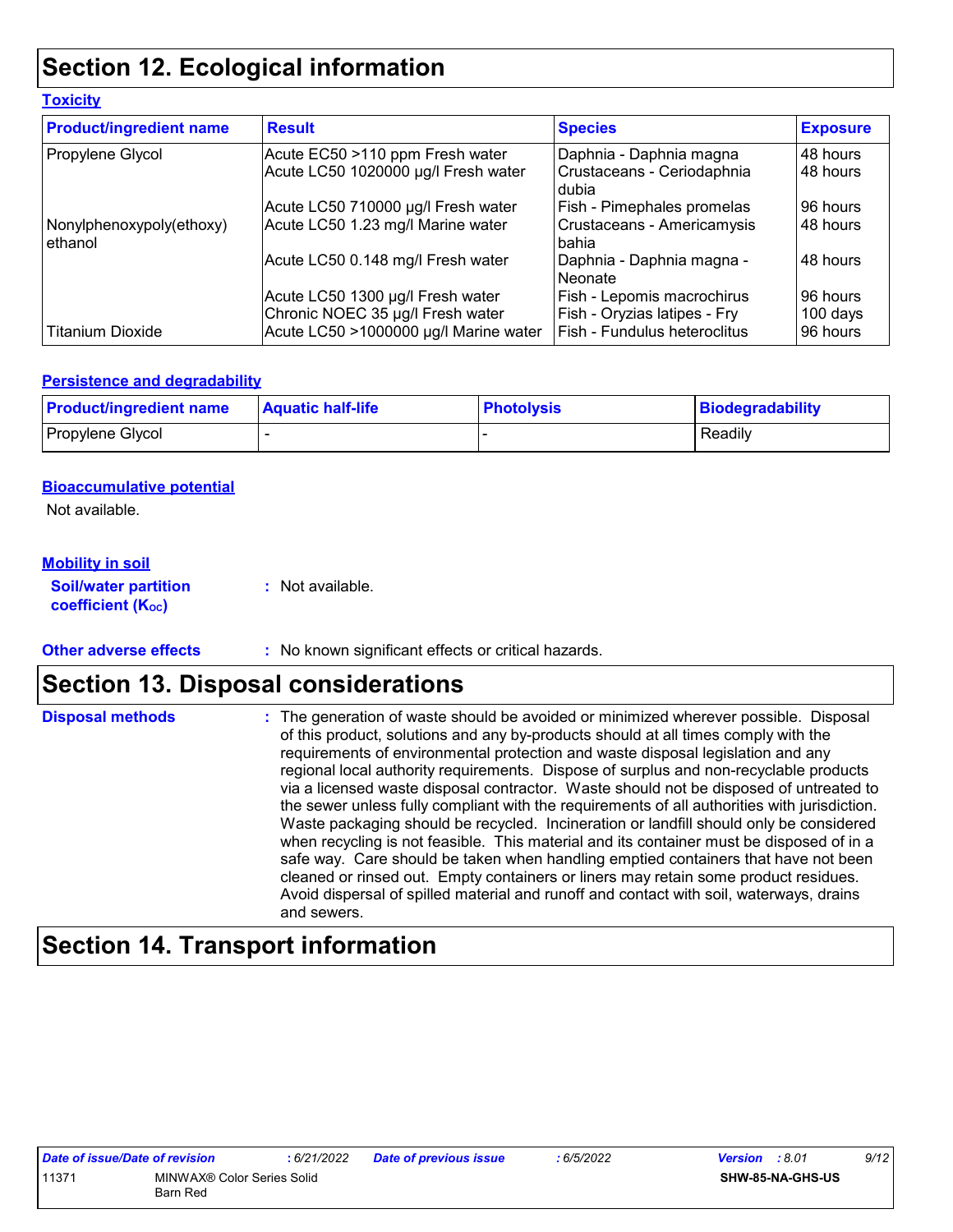## **Section 14. Transport information**

|                                                                             | <b>DOT</b><br><b>Classification</b> | <b>TDG</b><br><b>Classification</b>                            | <b>Mexico</b><br><b>Classification</b> | <b>IATA</b>                                                                                                                                                                                                                                                                                                                                                                                                                                                                                                                                                                                                       | <b>IMDG</b>    |
|-----------------------------------------------------------------------------|-------------------------------------|----------------------------------------------------------------|----------------------------------------|-------------------------------------------------------------------------------------------------------------------------------------------------------------------------------------------------------------------------------------------------------------------------------------------------------------------------------------------------------------------------------------------------------------------------------------------------------------------------------------------------------------------------------------------------------------------------------------------------------------------|----------------|
| <b>UN number</b>                                                            | Not regulated.                      | Not regulated.                                                 | Not regulated.                         | Not regulated.                                                                                                                                                                                                                                                                                                                                                                                                                                                                                                                                                                                                    | Not regulated. |
| <b>UN proper</b><br>shipping name                                           |                                     | $\blacksquare$                                                 |                                        |                                                                                                                                                                                                                                                                                                                                                                                                                                                                                                                                                                                                                   |                |
| <b>Transport</b><br>hazard class(es)                                        |                                     |                                                                |                                        |                                                                                                                                                                                                                                                                                                                                                                                                                                                                                                                                                                                                                   |                |
| <b>Packing group</b>                                                        | $\blacksquare$                      |                                                                |                                        |                                                                                                                                                                                                                                                                                                                                                                                                                                                                                                                                                                                                                   |                |
| <b>Environmental</b><br>hazards                                             | No.                                 | No.                                                            | No.                                    | No.                                                                                                                                                                                                                                                                                                                                                                                                                                                                                                                                                                                                               | No.            |
| <b>Additional</b><br><b>information</b>                                     |                                     |                                                                |                                        |                                                                                                                                                                                                                                                                                                                                                                                                                                                                                                                                                                                                                   |                |
| <b>Special precautions for user :</b><br><b>Transport in bulk according</b> | : Not available.                    | substances and on all actions in case of emergency situations. |                                        | Multi-modal shipping descriptions are provided for informational purposes and do not<br>consider container sizes. The presence of a shipping description for a particular<br>mode of transport (sea, air, etc.), does not indicate that the product is packaged<br>suitably for that mode of transport. All packaging must be reviewed for suitability<br>prior to shipment, and compliance with the applicable regulations is the sole<br>responsibility of the person offering the product for transport. People loading and<br>unloading dangerous goods must be trained on all of the risks deriving from the |                |

: Not available. **Proper shipping name :**

## **Section 15. Regulatory information**

**TSCA 5(a)2 proposed significant new use rules**: Nonylphenoxypoly(ethoxy)ethanol; 2-Methyl-4-isothiazolin-3-one; 5-Chloro-2-methylisothiazolinone

### **SARA 313**

SARA 313 (40 CFR 372.45) supplier notification can be found on the Environmental Data Sheet.

### **California Prop. 65**

WARNING: This product contains chemicals known to the State of California to cause cancer and birth defects or other reproductive harm.

### **International regulations**

| <b>International lists</b> | : Australia inventory (AIIC): Not determined.                |
|----------------------------|--------------------------------------------------------------|
|                            | China inventory (IECSC): Not determined.                     |
|                            | Japan inventory (CSCL): Not determined.                      |
|                            | Japan inventory (ISHL): Not determined.                      |
|                            | Korea inventory (KECI): Not determined.                      |
|                            | New Zealand Inventory of Chemicals (NZIoC): Not determined.  |
|                            | Philippines inventory (PICCS): Not determined.               |
|                            | Taiwan Chemical Substances Inventory (TCSI): Not determined. |

| Date of issue/Date of revision |                                        | : 6/21/2022 | <b>Date of previous issue</b> | : 6/5/2022 | <b>Version</b> : 8.01 |                         | 10/12 |
|--------------------------------|----------------------------------------|-------------|-------------------------------|------------|-----------------------|-------------------------|-------|
| 11371                          | MINWAX® Color Series Solid<br>Barn Red |             |                               |            |                       | <b>SHW-85-NA-GHS-US</b> |       |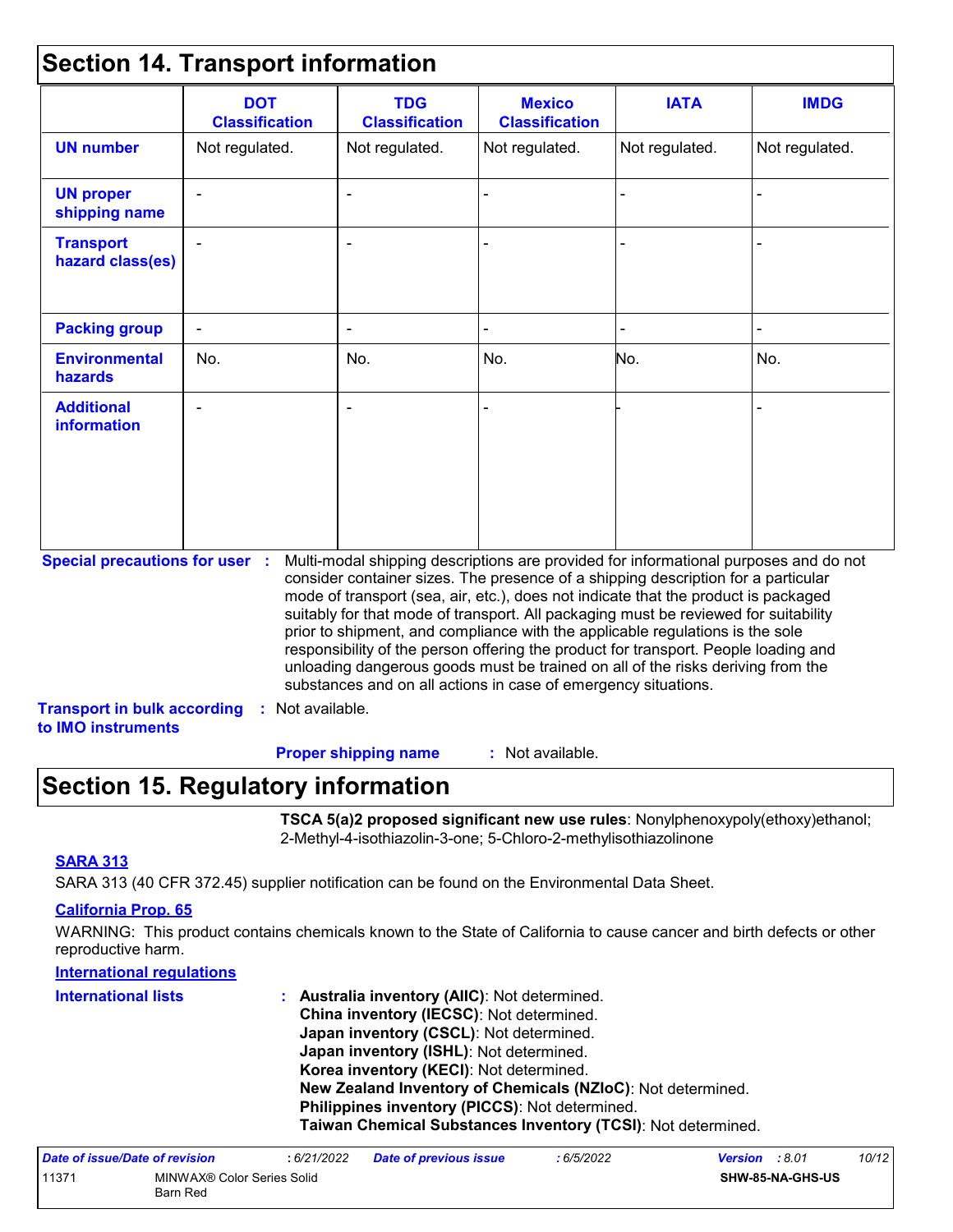## **Section 15. Regulatory information**

**Thailand inventory**: Not determined. **Turkey inventory**: Not determined. **Vietnam inventory**: Not determined.

## **Section 16. Other information**

### **Hazardous Material Information System (U.S.A.)**



**The customer is responsible for determining the PPE code for this material. For more information on HMIS® Personal Protective Equipment (PPE) codes, consult the HMIS® Implementation Manual.**

**Caution: HMIS® ratings are based on a 0-4 rating scale, with 0 representing minimal hazards or risks, and 4 representing significant hazards or risks. Although HMIS® ratings and the associated label are not required on SDSs or products leaving a facility under 29 CFR 1910.1200, the preparer may choose to provide them. HMIS® ratings are to be used with a fully implemented HMIS® program. HMIS® is a registered trademark and service mark of the American Coatings Association, Inc.**

**Procedure used to derive the classification**

|                                     | <b>Justification</b>                                                                                                                                                                                                                                                                                                                                                                                                                                                                                                                                                                                                       |  |
|-------------------------------------|----------------------------------------------------------------------------------------------------------------------------------------------------------------------------------------------------------------------------------------------------------------------------------------------------------------------------------------------------------------------------------------------------------------------------------------------------------------------------------------------------------------------------------------------------------------------------------------------------------------------------|--|
| <b>CARCINOGENICITY - Category 2</b> | Calculation method                                                                                                                                                                                                                                                                                                                                                                                                                                                                                                                                                                                                         |  |
| <b>History</b>                      |                                                                                                                                                                                                                                                                                                                                                                                                                                                                                                                                                                                                                            |  |
| Date of printing                    | : 6/21/2022                                                                                                                                                                                                                                                                                                                                                                                                                                                                                                                                                                                                                |  |
| Date of issue/Date of<br>revision   | : 6/21/2022                                                                                                                                                                                                                                                                                                                                                                                                                                                                                                                                                                                                                |  |
| Date of previous issue              | : 6/5/2022                                                                                                                                                                                                                                                                                                                                                                                                                                                                                                                                                                                                                 |  |
| <b>Version</b>                      | : 8.01                                                                                                                                                                                                                                                                                                                                                                                                                                                                                                                                                                                                                     |  |
| <b>Key to abbreviations</b>         | $\therefore$ ATE = Acute Toxicity Estimate<br><b>BCF</b> = Bioconcentration Factor<br>GHS = Globally Harmonized System of Classification and Labelling of Chemicals<br>IATA = International Air Transport Association<br>IBC = Intermediate Bulk Container<br><b>IMDG = International Maritime Dangerous Goods</b><br>LogPow = logarithm of the octanol/water partition coefficient<br>MARPOL = International Convention for the Prevention of Pollution From Ships, 1973<br>as modified by the Protocol of 1978. ("Marpol" = marine pollution)<br>$N/A = Not available$<br>SGG = Segregation Group<br>UN = United Nations |  |

**Indicates information that has changed from previously issued version.**

#### **Notice to reader**

**It is recommended that each customer or recipient of this Safety Data Sheet (SDS) study it carefully and consult resources, as necessary or appropriate, to become aware of and understand the data contained in this SDS and any hazards associated with the product. This information is provided in good faith and believed to be accurate as of the effective date herein. However, no warranty, express or implied, is given. The information presented here applies only to the product as shipped. The addition of any material can change the composition, hazards and risks of the product. Products shall not be repackaged, modified, or tinted except as specifically instructed by the manufacturer, including but not limited to the incorporation of products not specified by the manufacturer, or the use or addition of products in proportions not specified by the manufacturer. Regulatory requirements are subject to change and may differ between various locations and jurisdictions. The customer/buyer/user is responsible to ensure that his activities comply with all country, federal, state, provincial or local laws. The** 

| Date of issue/Date of revision |                                        | : 6/21/2022 | <b>Date of previous issue</b> | : 6/5/2022 | <b>Version</b> : 8.01 |                         | 11/12 |
|--------------------------------|----------------------------------------|-------------|-------------------------------|------------|-----------------------|-------------------------|-------|
| 11371                          | MINWAX® Color Series Solid<br>Barn Red |             |                               |            |                       | <b>SHW-85-NA-GHS-US</b> |       |